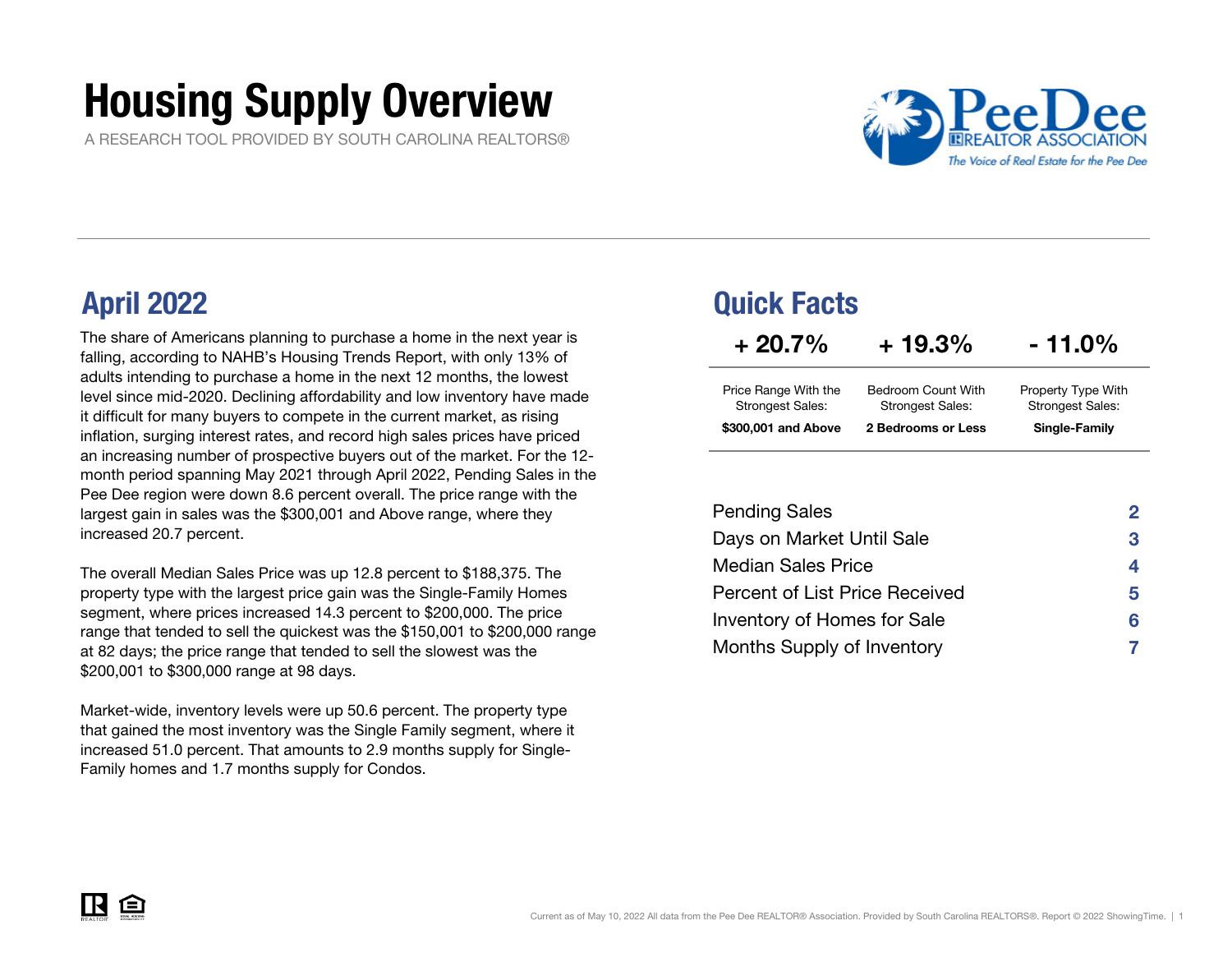## Pending Sales

A count of properties on which offers have been accepted. Based on a rolling 12-month total.





### 2431,715 1,002 2901,560 8562 Bedrooms orLess3 Bedrooms 4 Bedrooms orMoreBy Bedroom Count 4-2021 4-2022 + 19.3%- 9.0% - 14.6%



| <b>By Price Range</b>  | 4-2021 | 4-2022 | Change    | 4-2021 | 4-2022 | Change    | 4-2021 | 4-2022 | Change    |
|------------------------|--------|--------|-----------|--------|--------|-----------|--------|--------|-----------|
| \$100,000 and Below    | 611    | 456    | - 25.4%   | 472    | 334    | - 29.2%   |        |        | $0.0\%$   |
| \$100.001 to \$150.000 | 554    | 505    | $-8.8\%$  | 483    | 385    | $-20.3\%$ | 9      |        | - 77.8%   |
| \$150.001 to \$200.000 | 656    | 564    | $-14.0\%$ | 638    | 540    | - 15.4%   | 0      |        | $- -$     |
| \$200.001 to \$300.000 | 728    | 685    | $-5.9\%$  | 722    | 673    | $-6.8\%$  | 0      |        | $- -$     |
| \$300,001 and Above    | 411    | 496    | $+20.7%$  | 408    | 492    | $+20.6\%$ | 0      |        | $- -$     |
| All Price Ranges       | 2.960  | 2,706  | $-8.6\%$  | 2,723  | 2,424  | $-11.0\%$ | 11     | 4      | $-63.6\%$ |
|                        |        |        |           |        |        |           |        |        |           |

| <b>By Bedroom Count</b>   | 4-2021 | 4-2022 | Change  | 4-2021 | 4-2022 | Change    | 4-2021 | 4-2022 | Change  |
|---------------------------|--------|--------|---------|--------|--------|-----------|--------|--------|---------|
| 2 Bedrooms or Less        | 243    | 290    | + 19.3% | 167    | 197    | $-18.0\%$ |        |        | - 25.0% |
| 3 Bedrooms                | .715   | .560   | $-9.0%$ | .588   | ,409   | $-11.3%$  |        |        | - 85.7% |
| 4 Bedrooms or More        | .002   | 856    | - 14.6% | 968    | 818    | - 15.5%   |        |        | $- -$   |
| <b>All Bedroom Counts</b> | 2,960  | 2,706  | $-8.6%$ | 2,723  | 2,424  | $-11.0%$  |        |        | - 63.6% |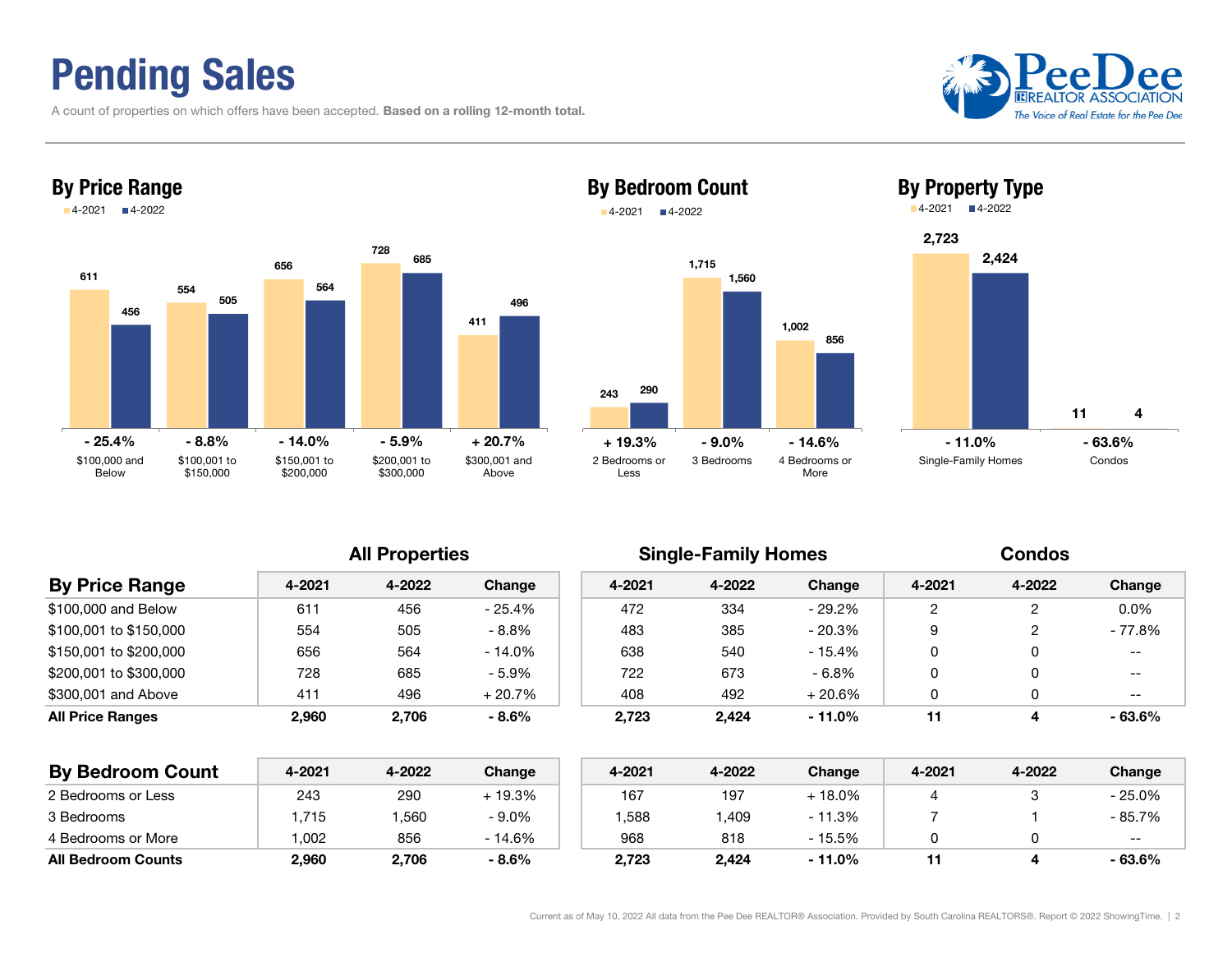## Days on Market Until Sale

Average number of days between when a property is listed and when an offer is accepted. Based on a rolling 12-month average.





### 108 <sup>112</sup> 130 By Bedroom Count 4-2021■4-2022

77



<sup>80</sup>

114



| <b>By Price Range</b>   | 4-2021 | 4-2022 | Change    | 4-2021 | 4-2022 | Change    | 4-2021 | 4-2022 | Change     |
|-------------------------|--------|--------|-----------|--------|--------|-----------|--------|--------|------------|
| \$100,000 and Below     | 138    | 93     | - 32.6%   | 140    | 98     | $-30.0\%$ | 93     | 23     | - 75.3%    |
| \$100.001 to \$150.000  | 107    | 82     | - 23.4%   | 109    | 81     | $-25.7%$  | 63     | 67     | $+6.3%$    |
| \$150.001 to \$200.000  | 99     | 82     | - 17.2%   | 100    | 82     | - 18.0%   | 43     |        | $-100.0\%$ |
| \$200.001 to \$300.000  | 115    | 98     | - 14.8%   | 115    | 99     | - 13.9%   | 183    | 89     | - 51.4%    |
| \$300,001 and Above     | 136    | 97     | - 28.7%   | 137    | 97     | $-29.2\%$ |        |        | $- -$      |
| <b>All Price Ranges</b> | 118    | 91     | $-22.9\%$ | 118    | 92     | $-22.0\%$ | 84     | 58     | $-31.0\%$  |
|                         |        |        |           |        |        |           |        |        |            |

| <b>By Bedroom Count</b>   | 4-2021 | 4-2022 | Change   | 4-2021 | 4-2022 | Change   | 4-2021 | 4-2022 | Change    |
|---------------------------|--------|--------|----------|--------|--------|----------|--------|--------|-----------|
| 2 Bedrooms or Less        | 108    |        | - 28.7%  | 112    | 86     | - 23.2%  | 81     | 31     | $-61.7%$  |
| 3 Bedrooms                | 112    | 80     | - 28.6%  | 112    | 79     | - 29.5%  | 89     | 96     | 7.9%      |
| 4 Bedrooms or More        | 130    | 114    | $-12.3%$ | 130    | 114    | - 12.3%  |        |        | $- -$     |
| <b>All Bedroom Counts</b> | 118    |        | $-22.9%$ | 118    | 92     | $-22.0%$ | 84     | 58     | $-31.0\%$ |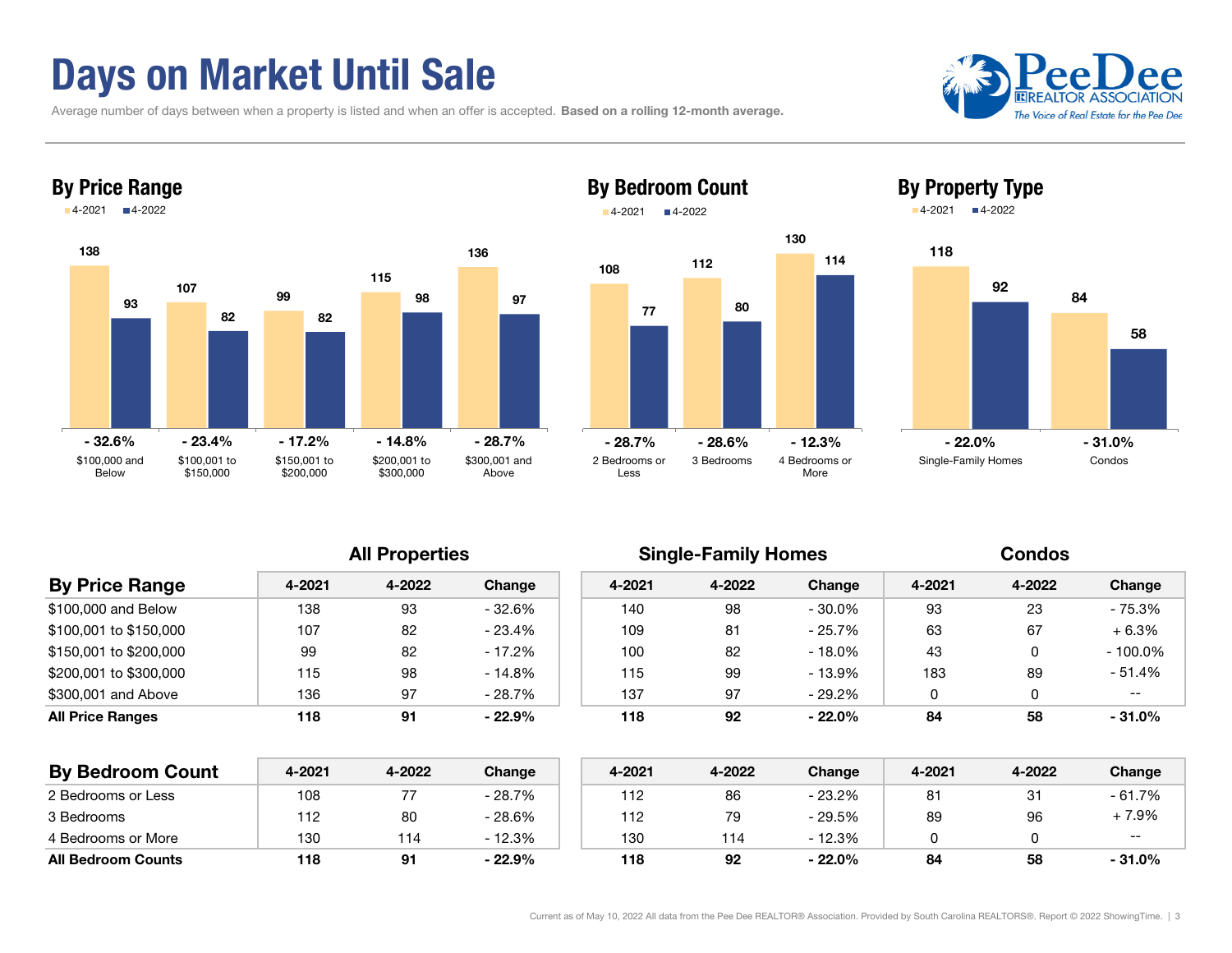## Median Sales Price

By Bedroom Count 4-2021 4-2022

| Median price point for all closed sales, not accounting for seller concessions. Based on a rolling 12-month median. |  |  |
|---------------------------------------------------------------------------------------------------------------------|--|--|
|---------------------------------------------------------------------------------------------------------------------|--|--|





### By Property Type

4-2021 4-2022



| <b>By Bedroom Count</b>   | 4-2021    | 4-2022    | Change   | 4-2021    | 4-2022    | Change   | 4-2021    | 4-2022    | Change   |
|---------------------------|-----------|-----------|----------|-----------|-----------|----------|-----------|-----------|----------|
| 2 Bedrooms or Less        | \$82,200  | \$95,000  | $+15.6%$ | \$74,450  | \$95,000  | $+27.6%$ | \$95,000  | \$98,950  | + 4.2%   |
| 3 Bedrooms                | \$151.500 | \$169,900 | $+12.1%$ | \$155,000 | \$175,000 | + 12.9%  | \$110,000 | \$123,000 | + 11.8%  |
| 4 Bedrooms or More        | \$253,350 | \$291,536 | $+15.1%$ | \$255,500 | \$295,000 | + 15.5%  | \$193.500 | \$0       | - 100.0% |
| <b>All Bedroom Counts</b> | \$167,000 | \$188,375 | $+12.8%$ | \$175,000 | \$200,000 | + 14.3%  | \$102,250 | \$110,000 | + 7.6%   |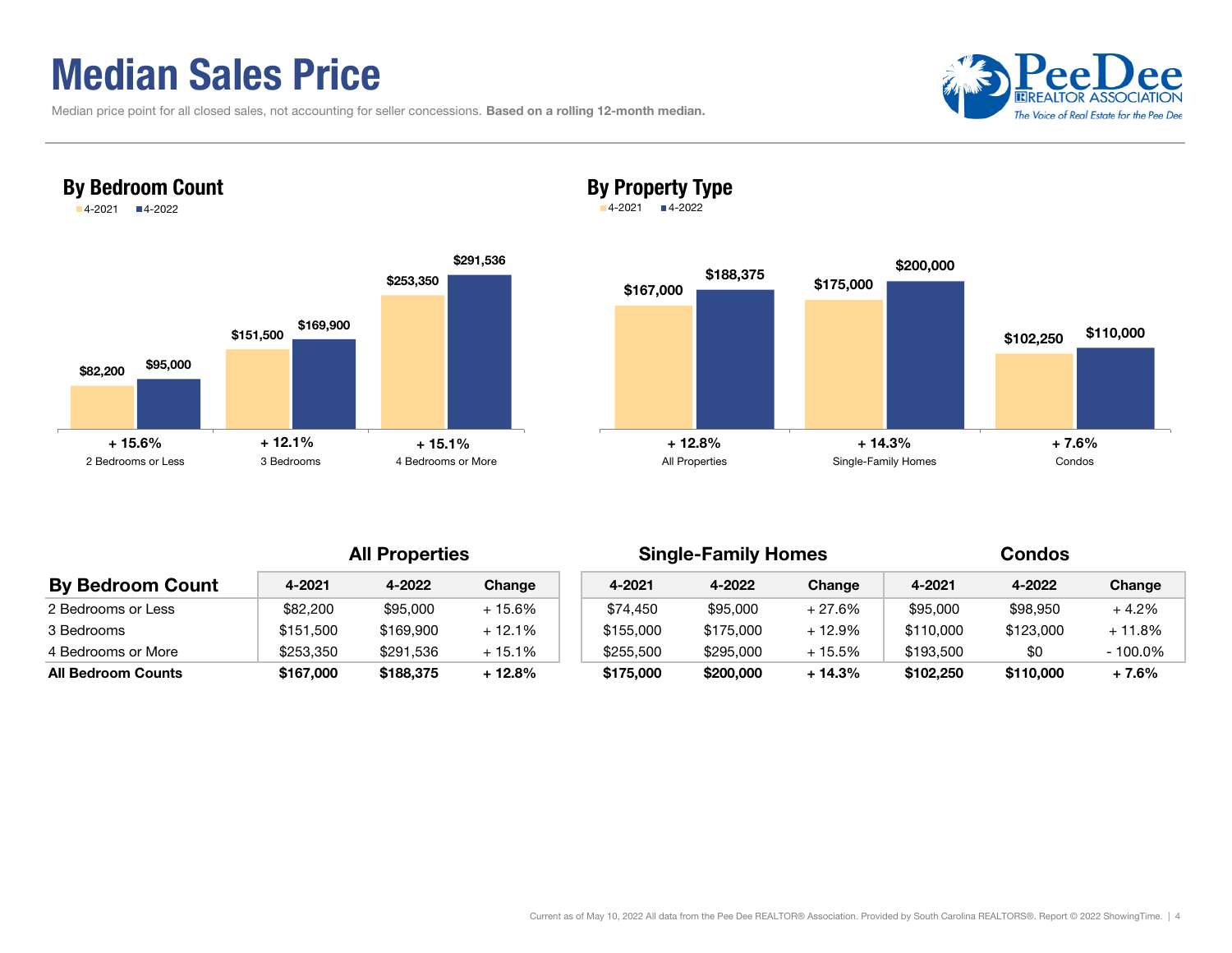## Percent of List Price Received

By Price Range

 Percentage found when dividing a property's sales price by its last list price, then taking the average for all properties sold, not accounting for seller concessions. Based on a rolling 12-month average.





### By Bedroom Count 4-2021■4-2022





By Property Type



| <b>By Price Range</b>   | 4-2021 | 4-2022 | Change  | 4-2021 | 4-2022 | Change   | 4-2021  | 4-2022 | Change     |
|-------------------------|--------|--------|---------|--------|--------|----------|---------|--------|------------|
| \$100,000 and Below     | 93.0%  | 92.4%  | $-0.6%$ | 93.0%  | 91.6%  | $-1.5%$  | 96.9%   | 97.7%  | $+0.8\%$   |
| \$100,001 to \$150,000  | 98.0%  | 99.3%  | $+1.3%$ | 98.0%  | 99.5%  | $+1.5%$  | 96.9%   | 98.0%  | $+1.1%$    |
| \$150,001 to \$200,000  | 99.0%  | 99.5%  | $+0.5%$ | 99.0%  | 99.5%  | $+0.5\%$ | 94.8%   | 0.0%   | $-100.0\%$ |
| \$200,001 to \$300,000  | 99.1%  | 99.6%  | $+0.5%$ | 99.1%  | 99.6%  | $+0.5%$  | 90.4%   | 98.1%  | + 8.5%     |
| \$300,001 and Above     | 97.9%  | 99.4%  | $+1.5%$ | 98.0%  | 99.4%  | $+1.4%$  | $0.0\%$ | 0.0%   | $- -$      |
| <b>All Price Ranges</b> | 97.3%  | 98.3%  | $+1.0%$ | 97.6%  | 98.4%  | $+0.8%$  | 95.9%   | 97.9%  | $+2.1%$    |
|                         |        |        |         |        |        |          |         |        |            |
|                         |        |        |         |        |        |          |         |        |            |

| <b>By Bedroom Count</b>   | 4-2021 | 4-2022 | Change | 4-2021 | 4-2022 | Change   | 4-2021 | 4-2022  | Change  |
|---------------------------|--------|--------|--------|--------|--------|----------|--------|---------|---------|
| 2 Bedrooms or Less        | 94.5%  | 95.9%  | + 1.5% | 93.5%  | 95.3%  | + 1.9%   | 98.1%  | 100.3%  | $+2.2%$ |
| 3 Bedrooms                | 97.4%  | 98.4%  | ⊦ 1.0% | 97.6%  | 98.6%  | $-1.0\%$ | 93.3%  | 94.5%   | $+1.3%$ |
| 4 Bedrooms or More        | 98.1%  | 98.8%  | + 0.7% | 98.3%  | 98.8%  | + 0.5%   | 0.0%   | $0.0\%$ | $- -$   |
| <b>All Bedroom Counts</b> | 97.3%  | 98.3%  | + 1.0% | 97.6%  | 98.4%  | + 0.8%   | 95.9%  | 97.9%   | $+2.1%$ |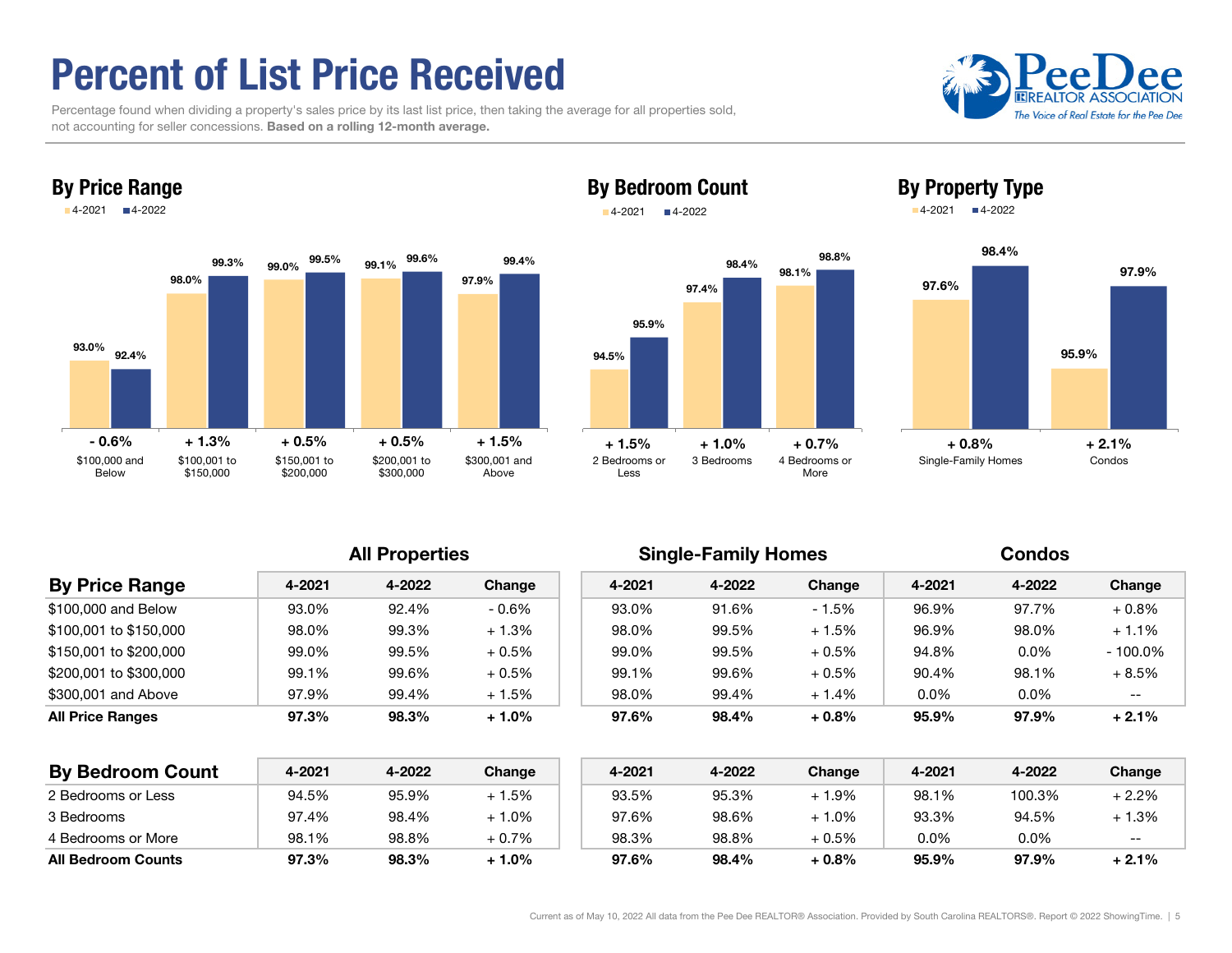## Inventory of Homes for Sale

The number of properties available for sale in active status at the end of the most recent month. Based on one month of activity.





### By Bedroom Count ■4-2022





By Property Type 4-2021 4-2022

All Properties **Single-Family Homes** Condos

| <b>By Price Range</b>  | 4-2021 | 4-2022 | Change    | 4-2021 | 4-2022 | Change    | 4-2021 | 4-2022 | Change            |
|------------------------|--------|--------|-----------|--------|--------|-----------|--------|--------|-------------------|
| \$100,000 and Below    | 114    | 109    | $-4.4%$   | 89     | 84     | - 5.6%    |        | 10     | $+42.9%$          |
| \$100,001 to \$150,000 | 83     | 99     | $+19.3%$  | 71     | 72     | $+1.4%$   | 8      | 10     | $+25.0%$          |
| \$150,001 to \$200,000 | 63     | 96     | $+52.4%$  | 61     | 91     | + 49.2%   | 0      | U      | $\qquad \qquad -$ |
| \$200,001 to \$300,000 | 89     | 164    | $+84.3%$  | 89     | 164    | + 84.3%   | 0      | 0      | $- -$             |
| \$300,001 and Above    | 76     | 172    | $+126.3%$ | 76     | 172    | $+126.3%$ | 0      |        | $- -$             |
| All Price Ranges       | 425    | 640    | $+50.6%$  | 386    | 583    | $+51.0%$  | 15     | 20     | $+33.3%$          |
|                        |        |        |           |        |        |           |        |        |                   |

4-2021

| <b>By Bedroom Count</b>   | 4-2021 | 4-2022 | Change  | 4-2021 | 4-2022 | Change    | 4-2021 | 4-2022 | Change  |
|---------------------------|--------|--------|---------|--------|--------|-----------|--------|--------|---------|
| 2 Bedrooms or Less        | 49     |        | + 57.1% |        | 57     | $-39.0\%$ |        |        | 157.1%  |
| 3 Bedrooms                | 215    | 334    | + 55.3% | 191    | 316    | + 65.4%   |        |        | - 85.7% |
| 4 Bedrooms or More        | 161    | 229    | + 42.2% | 154    | 210    | + 36.4%   |        |        | 0.0%    |
| <b>All Bedroom Counts</b> | 425    | 640    | + 50.6% | 386    | 583    | + 51.0%   | 15     | 20     | + 33.3% |